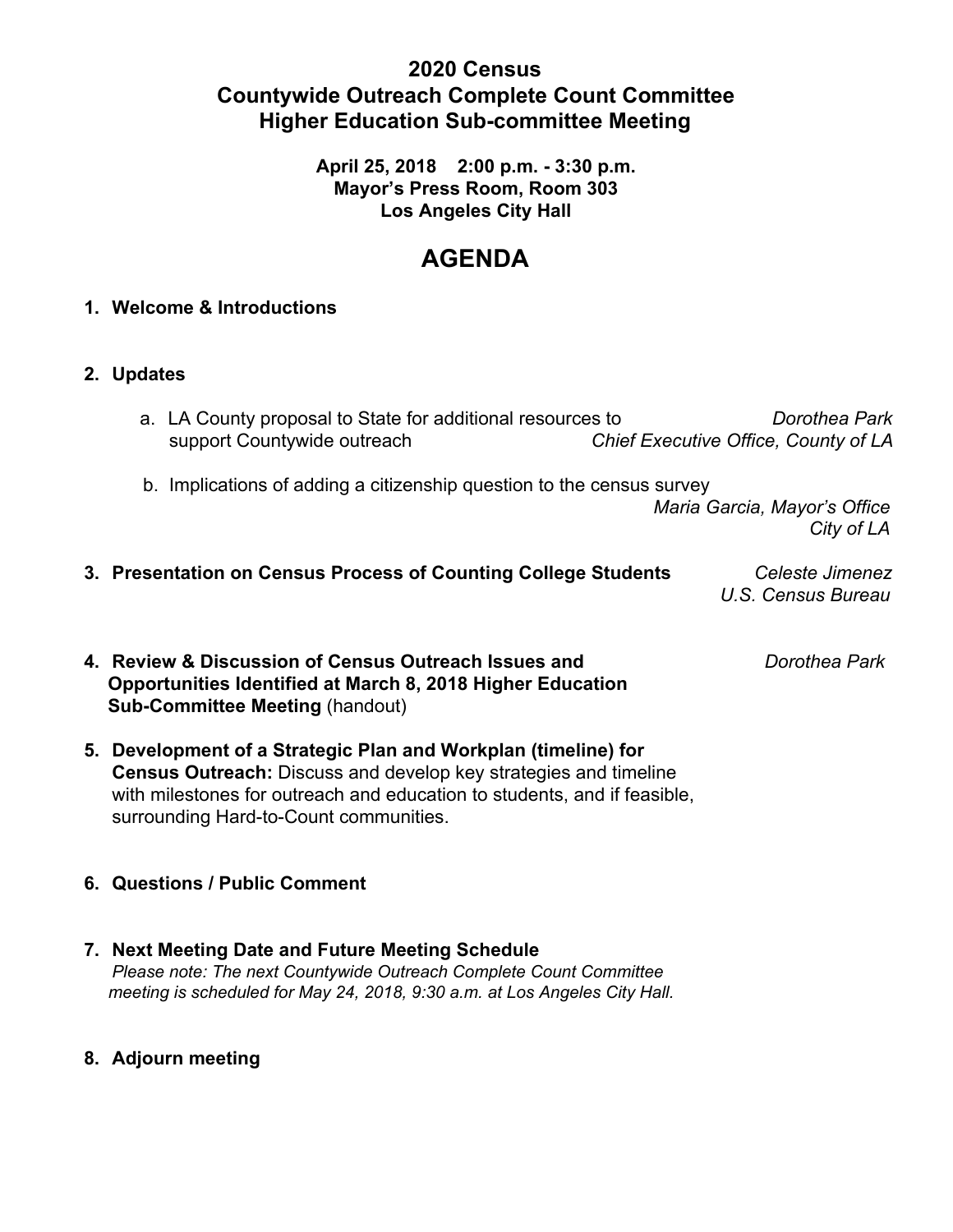# **Higher Education Subcommittee Meeting Notes March 8, 2018**

#### **OPPORTUNITIES: What are the best ways to reach students and encourage their participation in completing the Census?**

- 1. Include students in the discussions of the subcommittee
- 2. Utilize student groups as main points of contacts (i.e. student government leaders); peer to peer communication
- 3. Through student resource centers (i.e. for veterans, LGTBQ students, Dreamers)
- 4. Social Media, but be aware of which platforms are most widely used on your campus
- 5. E-mail
- 6. Geo-fencing
- 7. Banners
- 8. Leverage existing events on campus most effective to reach students
- 9. Incentives to participate (i.e. USB drive)
- 10. Create educational/promotional social media videos

#### **ISSUES: What concerns do you foresee in outreaching to students?**

- 1. Census survey will not be available as an app on a mobile device
- 2. Some current students will have graduated by 2020
- 3. Census materials may not be available in some less commonly spoken languages
- 4. Email blasts may not be effective; students tend not to read long emails
- 5. Student's often do not know where they should be counted
- 6. Homeless students do not have a physical address
- 7. Timing of the outreach campaign will be critical, given academic calendar